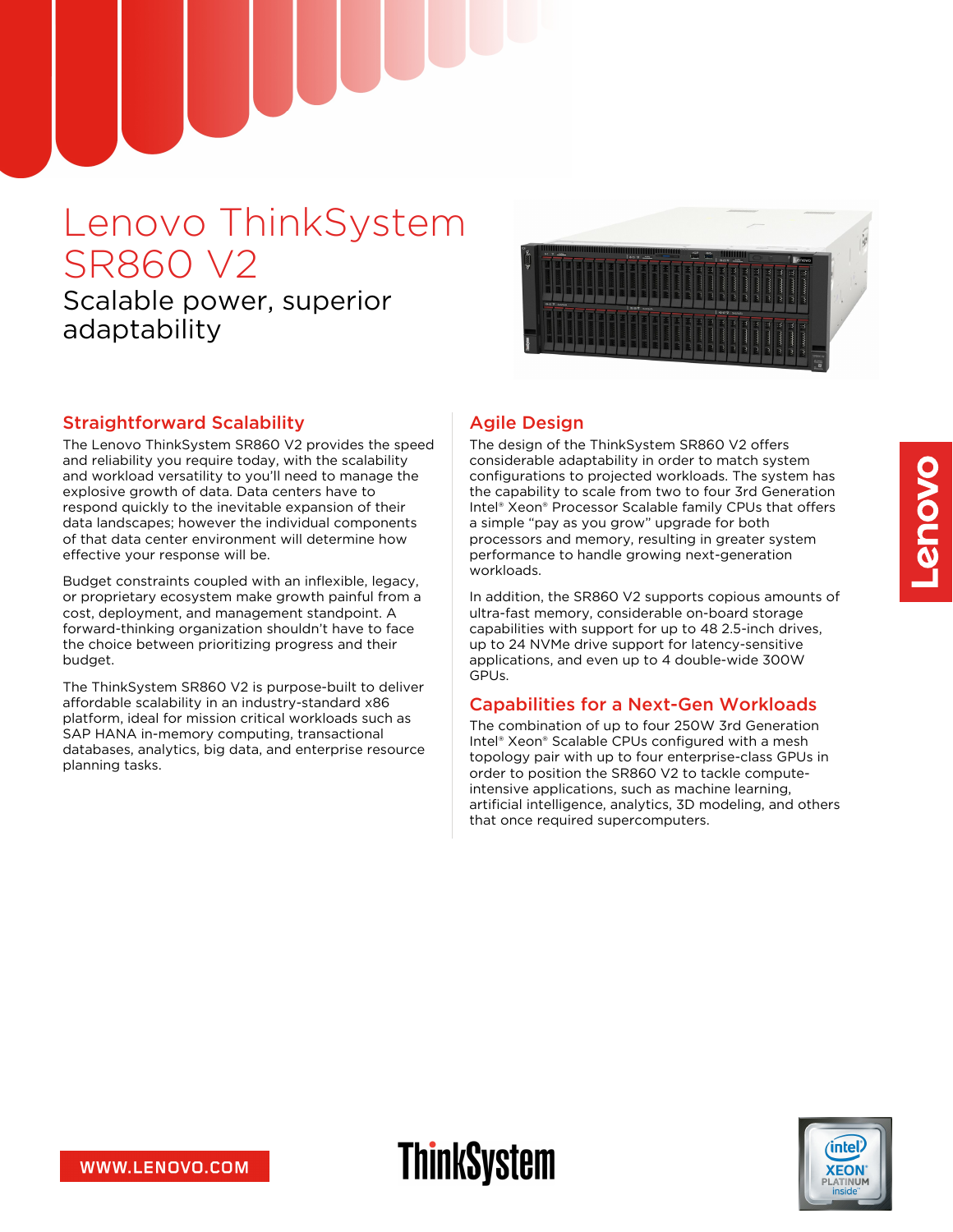The thousands of processor cores and parallel architecture make GPUs ideal for next-generation workloads in today's data-critical world but also require support from additional storage and networking that's both high-performing and flexible. The SR860 V2 provides tremendous flexibility in component selection to meet these workload requirements:

- Direct connect NVMe storage speeds database response times, reducing latency and eliminating storage as the throughput bottleneck in I/O-intensive applications such as transactional processing, HPC, and Big data applications, providing tight compliance windows for backup and replication and helping improve VM density and migration.
- The latest Intel® Optane™ Persistent Memory 200 Series accelerates performance for in-memory databases and applications, reducing downtime and increasing the availability.
- High I/O bandwidth coupled with a generous number of PCIe expansion slots provides the additional connectivity scalability as your business and workload demands increase.
- One or two (mirrored) 7mm or M.2 drives provide rapid OS boot that's faster and more secure than either USB keys or SD cards, and free up drive bays for data storage.

These are merely a few of the incorporated technologies that create the exceptional performance, scalability, and value needed for enterprise-class workloads, both today and into the future.

#### Reliability You Can Trust

Because your business depends on your systems, you need servers built for reliability. The ThinkSystem SR860 V2 delivers multiple layers of reliability from the processors up, so you can have the confidence that you're running your workloads on a platform built to stay up and running.

Lenovo servers are so dependable that they continue to be rated the industry's #1 most [reliable](https://lenovopress.com/lp1117).

- Enterprise-class CPU reliability, availability, and serviceability (RAS) features
- Predictive Failure Analysis—Identifies a failing component prior to failure, to enable scheduled parts replacement—rather than reacting after a failure—and minimize or avoid downtime. PFA alerts are available for all major components, including CPUs, DIMMs, adapter slots, fans, PSUs, storage devices, and voltage regulators.
- Light path diagnostics—Onboard component LEDs to instantly identify components needing replacement (based on PFA alerts), for faster serviceability and reduced downtime
- TPM 2.0—Secures and authenticates the system to prevent unauthorized intrusion

With reliability and security designed into the system, the SR860 V2 builds on industry-standard technologies to deliver an economical, dependable platform for the most demanding users and applications.